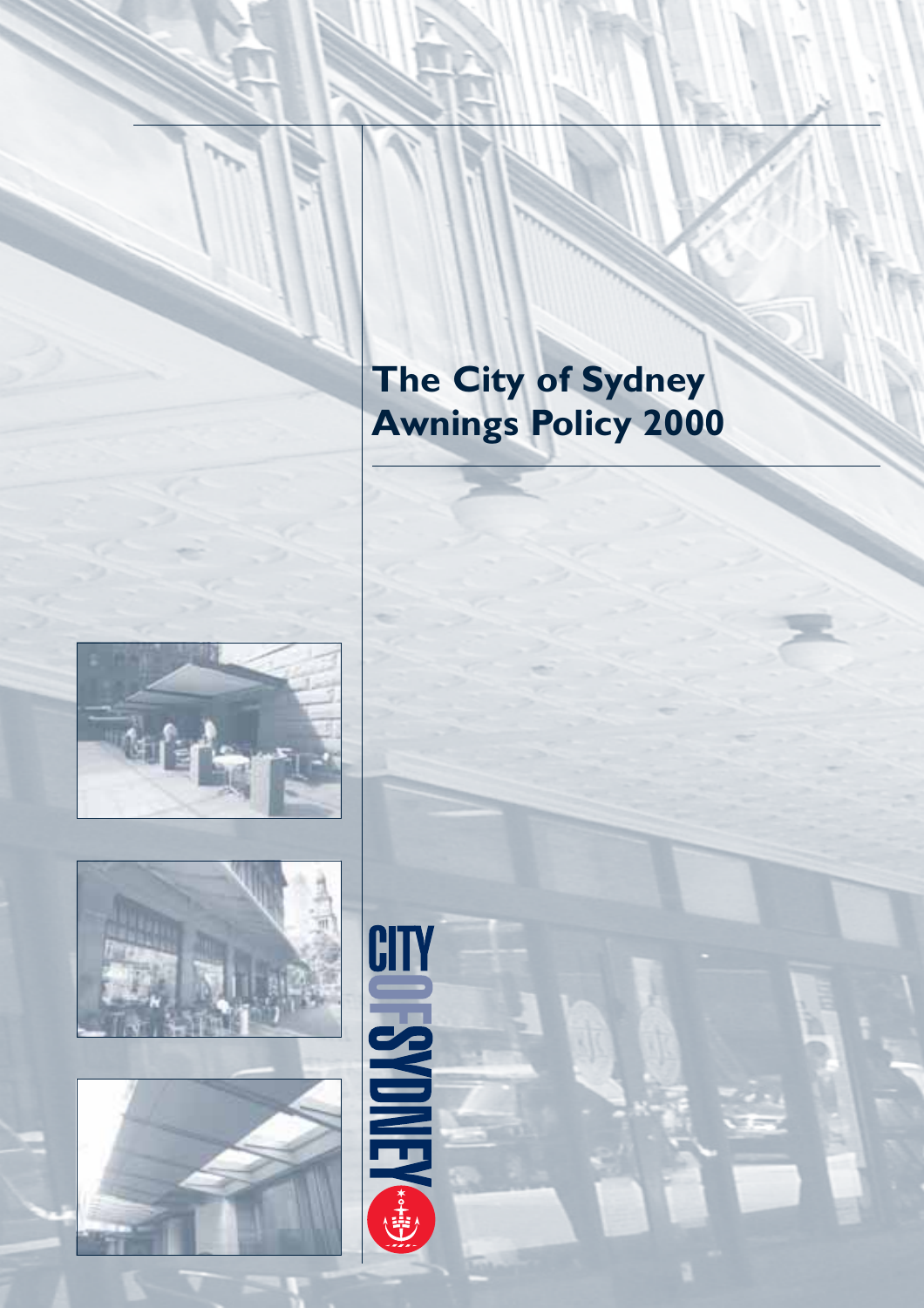## **Table of Contents**

|                         |                                                                   |                                                                                                                                                                                                                                                                                                                                                                  | Page No        |
|-------------------------|-------------------------------------------------------------------|------------------------------------------------------------------------------------------------------------------------------------------------------------------------------------------------------------------------------------------------------------------------------------------------------------------------------------------------------------------|----------------|
| I                       | <b>Introduction</b>                                               |                                                                                                                                                                                                                                                                                                                                                                  | ı              |
| $\vert \cdot \vert$     | Area to which Policy applies                                      |                                                                                                                                                                                                                                                                                                                                                                  |                |
| 1.2                     | Related policies and instruments                                  |                                                                                                                                                                                                                                                                                                                                                                  | T              |
| 1.3                     | Background                                                        |                                                                                                                                                                                                                                                                                                                                                                  | T              |
| $\mathsf{I}.\mathsf{4}$ | Objectives                                                        |                                                                                                                                                                                                                                                                                                                                                                  | $\overline{4}$ |
| 2                       | <b>Design Guidelines</b>                                          |                                                                                                                                                                                                                                                                                                                                                                  | 5              |
| 2. I                    | Awning Locations                                                  |                                                                                                                                                                                                                                                                                                                                                                  | 5              |
| 2.2                     | Form and context                                                  |                                                                                                                                                                                                                                                                                                                                                                  | 6              |
| 2.3                     | Design                                                            |                                                                                                                                                                                                                                                                                                                                                                  | 9              |
| 2.4                     | Height                                                            |                                                                                                                                                                                                                                                                                                                                                                  | $ 0\rangle$    |
| 2.5                     | Length                                                            |                                                                                                                                                                                                                                                                                                                                                                  | $\mathbf{L}$   |
| 2.6                     | Pitch                                                             |                                                                                                                                                                                                                                                                                                                                                                  | $\mathbf{H}$   |
| 2.7                     | Width                                                             |                                                                                                                                                                                                                                                                                                                                                                  | $\mathbf{L}$   |
| 2.8                     | Fascia depth                                                      |                                                                                                                                                                                                                                                                                                                                                                  | 4              |
| 2.9                     | Skylights and glazing                                             |                                                                                                                                                                                                                                                                                                                                                                  | 4              |
| 2.10                    | Fabric canopies                                                   |                                                                                                                                                                                                                                                                                                                                                                  | 15             |
| 3                       | <b>General Guidelines</b>                                         |                                                                                                                                                                                                                                                                                                                                                                  | 17             |
| 3.1                     | Construction                                                      |                                                                                                                                                                                                                                                                                                                                                                  | 7              |
| 3.2                     | Drainage                                                          |                                                                                                                                                                                                                                                                                                                                                                  | 7              |
| 3.3                     | Lighting                                                          |                                                                                                                                                                                                                                                                                                                                                                  | 7              |
| 3.4                     | Signage                                                           |                                                                                                                                                                                                                                                                                                                                                                  | 8              |
| 3.5                     | Colour                                                            |                                                                                                                                                                                                                                                                                                                                                                  | 8              |
| 3.6                     | Maintenance                                                       |                                                                                                                                                                                                                                                                                                                                                                  | 8              |
| 3.7                     | Awnings as verandahs or balconies                                 |                                                                                                                                                                                                                                                                                                                                                                  | 9              |
| 3.8                     | DA requirements                                                   |                                                                                                                                                                                                                                                                                                                                                                  | 20             |
|                         |                                                                   | This policy was adopted by the City of Sydney on 5 June 2000.<br>© City of Sydney. All rights reserved. No part of this work will be<br>reproduced, translated, modified, transmitted or stored in any form or<br>by any means without the prior permission of the City of Sydney.<br>Enquiries regarding this document should be made in the first instance to: |                |
|                         | The One Stop Shop<br>Town Hall House<br>456 Kent Street<br>Sydney | GPO Box 1591<br>Sydney NSW 2000<br>Tel: 02 9265 9255<br>Fax: 02 0265 9415                                                                                                                                                                                                                                                                                        |                |

E-mail: publicaffairs@cityofsydney.nsw.gov.au Internet: www.cityofsydney.nsw.gov.au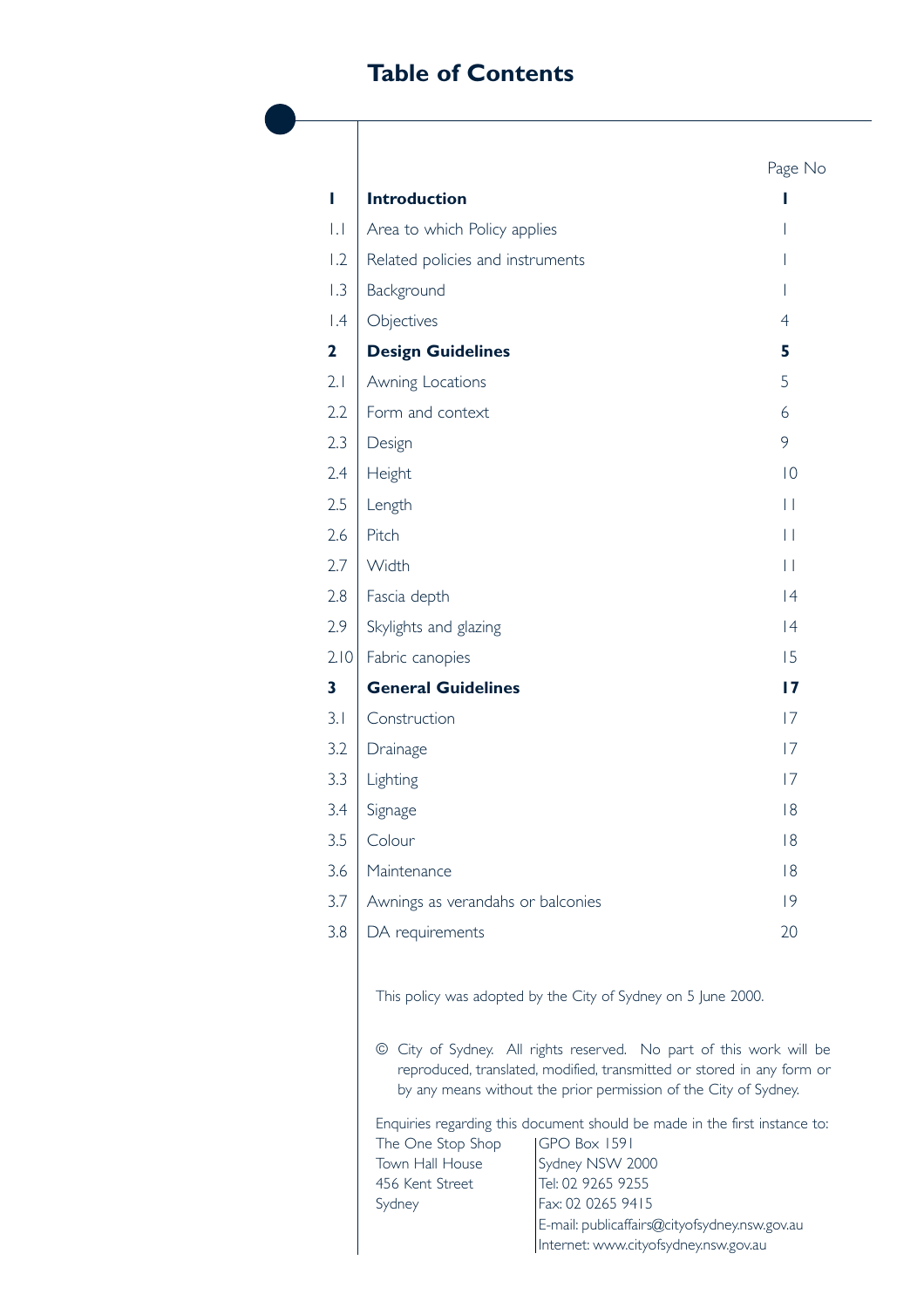### **Introduction**

**1**

Awnings significantly affect the amenity and appearance of streetscapes and the pedestrian environment. Continuous awnings providing weather protection along primary pedestrian routes are required by the Central Sydney Development Control Plan and the Ultimo-Pyrmont Urban Development Plan.

The purpose of this document is to provide simple urban design guidelines to ensure that awnings are well designed, coordinated within blocks and streets, and make a positive contribution to the public domain.

#### **Area to which Policy applies 1.1**

The Awnings Policy applies to all development in the area covered by the Central Sydney Development Control Plan and the Ultimo-Pyrmont Urban Development Plan.

#### **Related policies and instruments 1.2**

*Central Sydney Local Environmental Plan 1996 Central Sydney Development Control Plan 1996 Central Sydney Paving Design Policy Sydney City Council Street Tree Policy City of Sydney Outdoor Cafe Policy Sydney Regional Environmental Plan No. 26—City West Ultimo-Pyrmont Urban Development Plan Ultimo Pyrmont Public Domain Technical Manual*

This Awnings Policy supersedes the Awnings Policy 1993 and Draft Awnings Policy 1998

#### **Background 1.3**

Awnings mediate between inside and outside, between private and public and between individual buildings and the urban block. They are hybrids of ownership in that they are attached to private buildings yet extend into and over the public domain.



Figure I Awnings define and shelter pedestrian space (Castlereagh Street).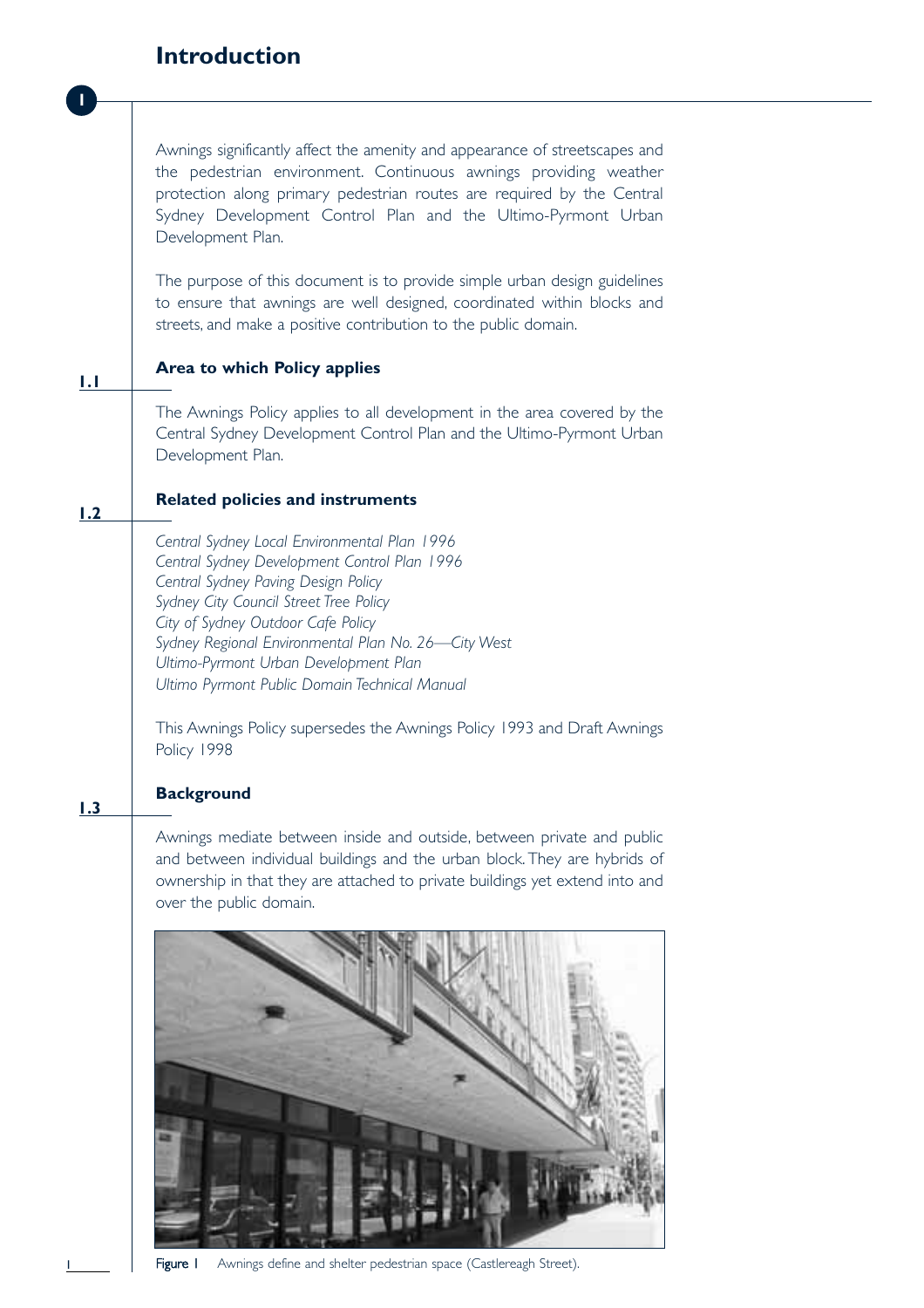Apart from their most obvious function of providing weather and sun protection to pedestrians and building frontages, awnings also contribute significantly to the urban environment.Awnings define and shelter pedestrian space and have been characteristic of shops, cafes, hotels and other buildings reliant on pedestrian interaction from Sydney's earliest days. This is reflected in their historical association with the busiest pedestrian and commercial streets. Awnings also reduce the perceived scale of tall buildings and focus pedestrian views on street frontages and ground level activities.



Figure 2 Awnings on prominent corner buildings reinforce the urban form (Surry Hills).

The City of Sydney has regulated awning design since the 1870s, initially by requiring approval from the City Surveyor. By 1908 Council required awnings to be suspended, to prevent accidents caused by motor vehicles damaging the posts and to remove obstacles from the footpath. Retailers preferred the suspended style because it improved sight lines to window displays, especially from cars. Conventional suspended awnings created a generic appearance and consistent height that unified the various building frontages in busy commercial streets.

Between the 1920s and the 1970s a common suspended awning type developed with the following characteristics:

- > | a predominantly horizontal appearance
- $> 2$  a 600 mm setback from the kerb
- $>$  a flat ceiling
- $>$  a shallowly sloped roof draining towards the building
- $>$  a substantial fascia concealing the sloping roof
- $>$  a flush lining material concealing the structure and streamlining the appearance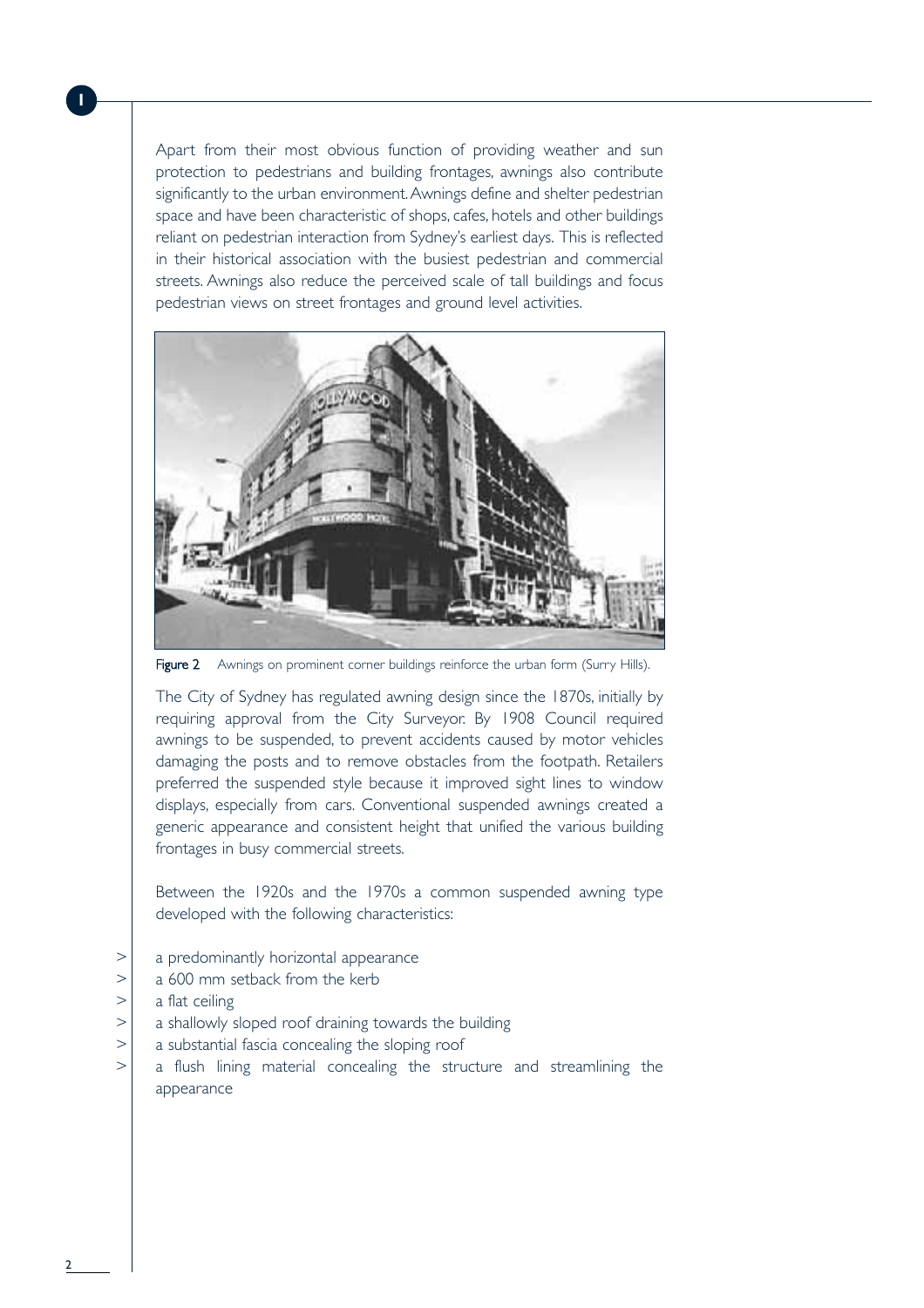Council adopted a standard awning design in the 1950s based on these principles and it is still the most common type of awning in Sydney. In many instances the basic form was subtly articulated and ornamented to suit a particular context or building use.



Figure 3 Council's Standard Awning Design from the 1950s.

Since the 1950s the character of Sydney has changed to become a city that also includes large tower buildings and block sized developments.These have led to newer modern interpretations of the traditional awning exploiting glazed 'skylights' and exposed decorative structural framing.The City aims to encourage these new awning design opportunities whilst ensuring that the city as a whole maintains a unity and consistency to awning design beyond individual property boundaries. Section 2 of this policy contains Design Guidelines for new awnings and Section 3 contains General Guidelines.



Figure 4 Contemporary Awning Design at 400 George Street, 1999.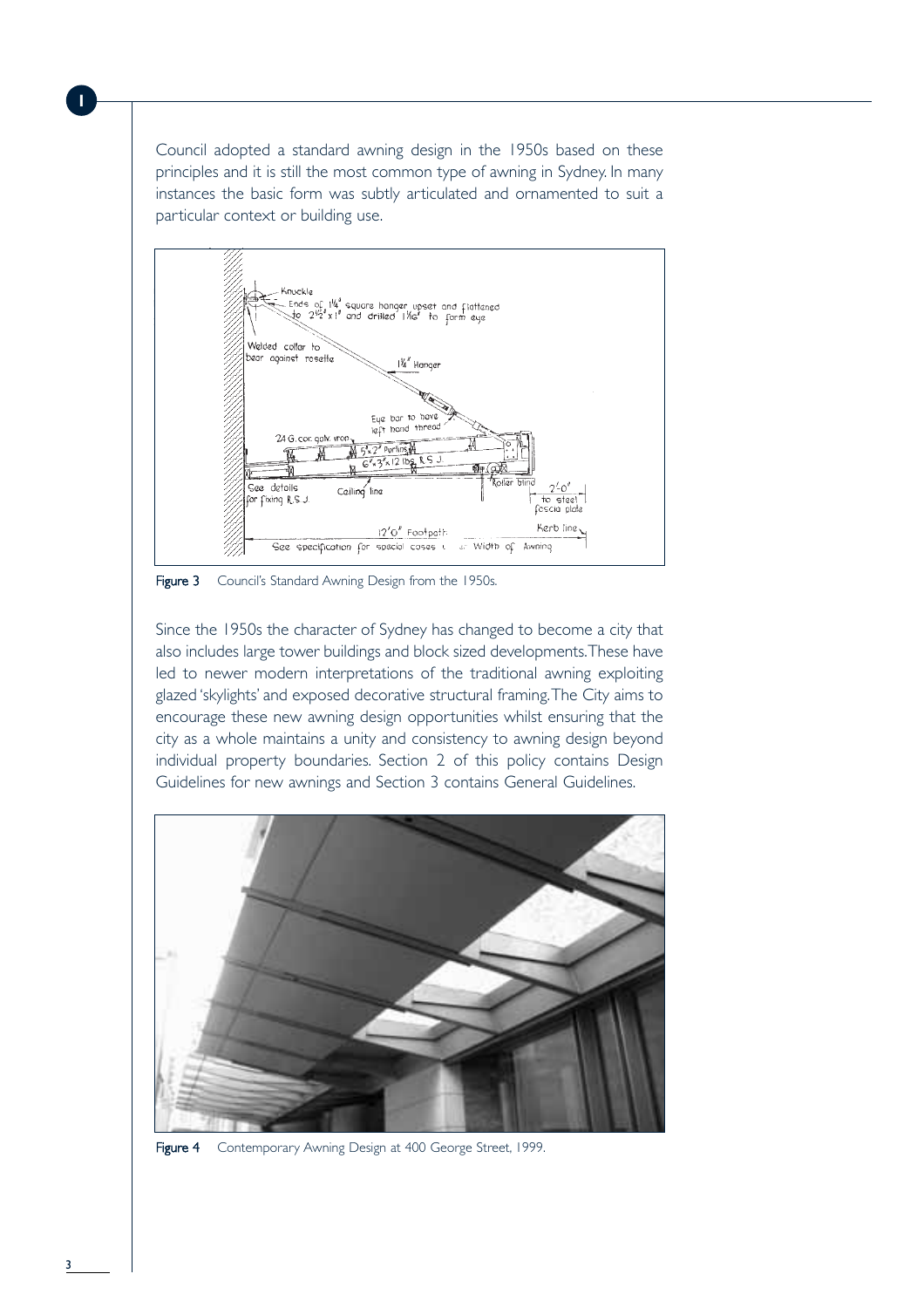| 1.4      | <b>Objectives</b>                                                                                                                                                                                                    |
|----------|----------------------------------------------------------------------------------------------------------------------------------------------------------------------------------------------------------------------|
|          | The objectives of this policy are:.                                                                                                                                                                                  |
| $\rm{>}$ | to improve pedestrian amenity by providing weather protection to footpaths<br>in appropriate locations                                                                                                               |
| $\rm{>}$ | to encourage the provision of awnings that have regard to awnings on<br>adjacent buildings and the predominant awning form in that part of the<br>streetscape                                                        |
| $\rm{>}$ | to encourage awning forms that achieve a high degree of consistency with<br>those of adjacent buildings, that reduce visual clutter in the streetscape and<br>that provide visual continuity to the pedestrian realm |
| $\rm{>}$ | to encourage awnings that possess a high quality of architectural design that<br>reflects the architecture of its building while also complementing the<br>streetscape                                               |
| $\rm{>}$ | to encourage awning forms that provide good levels of lighting to footpaths<br>and to ground floor spaces within buildings                                                                                           |
| $\rm{>}$ | to ensure that the awnings are designed to successfully accommodate utility<br>poles, smartpoles™, street trees, vehicular movement and pedestrian traffic                                                           |
|          |                                                                                                                                                                                                                      |
|          |                                                                                                                                                                                                                      |
|          |                                                                                                                                                                                                                      |
|          |                                                                                                                                                                                                                      |
|          |                                                                                                                                                                                                                      |
|          |                                                                                                                                                                                                                      |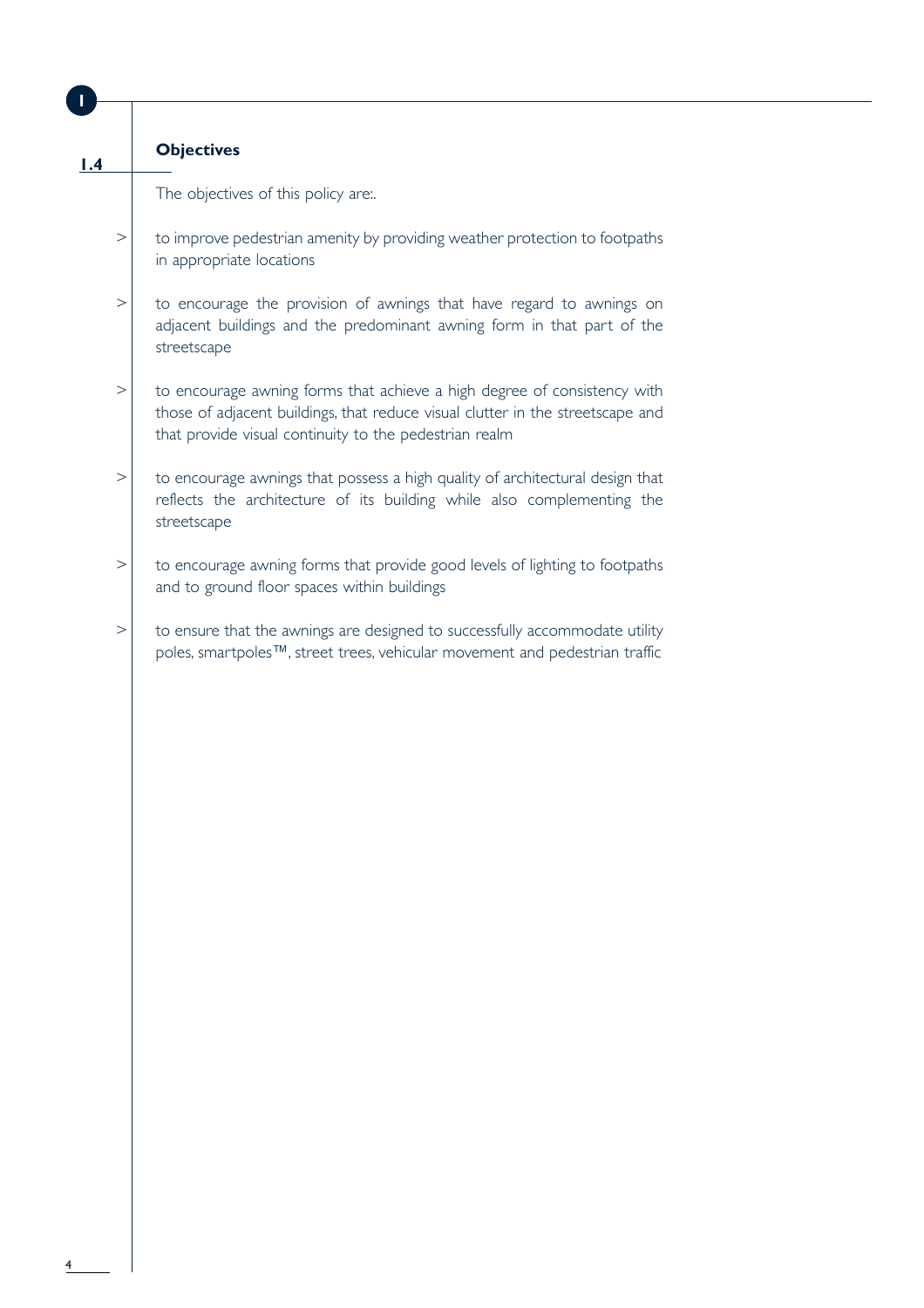## **Design Guidelines**

| 2.1      | <b>Awning Locations</b>                                                                                                                                                                                                                                                                                                                    |
|----------|--------------------------------------------------------------------------------------------------------------------------------------------------------------------------------------------------------------------------------------------------------------------------------------------------------------------------------------------|
|          | In Central Sydney awnings are to be provided along the nominated streets<br>indicated in Central Sydney DCP 1996 and according to its provisions.                                                                                                                                                                                          |
|          | In Ultimo/Pyrmont awnings are to be provided in the nominated streets and<br>according to the Principles and Controls in the Ultimo/Pyrmont Urban<br>Development Plan.                                                                                                                                                                     |
|          | Where awnings are required they shall provide shelter from rain throughout<br>the year and from heat and UV radiation during summer.                                                                                                                                                                                                       |
|          | Awnings are not to be located on buildings with colonnades.                                                                                                                                                                                                                                                                                |
|          | Awning proposals in streets not specified for awnings by the Central Sydney<br>DCP 1996 and the Ultimo/Pyrmont Urban Development Plan 1999 will be<br>considered subject to urban design and heritage considerations and should<br>comply with all requirements of this Awnings Policy. Matters to be taken into<br>consideration include: |
| ><br>>   | predominant activities and building types in the street or area<br>the existence of other awnings and the compatibility of the proposed                                                                                                                                                                                                    |
|          | awning with those existing awnings                                                                                                                                                                                                                                                                                                         |
| >        | impact on existing street trees or on the provision of any street trees<br>required by the City of Sydney Street Tree Policy                                                                                                                                                                                                               |
| $\rm{>}$ | the degree of amenity that will be provided                                                                                                                                                                                                                                                                                                |
| >        | compatibility of the design with the scale and architecture of the host<br>building                                                                                                                                                                                                                                                        |
| >        | impacts on the heritage significance of the building and adjacent buildings                                                                                                                                                                                                                                                                |
| >        | impact on the potential for future street trees                                                                                                                                                                                                                                                                                            |
| >        | existing colonnades in the building or the block                                                                                                                                                                                                                                                                                           |
|          |                                                                                                                                                                                                                                                                                                                                            |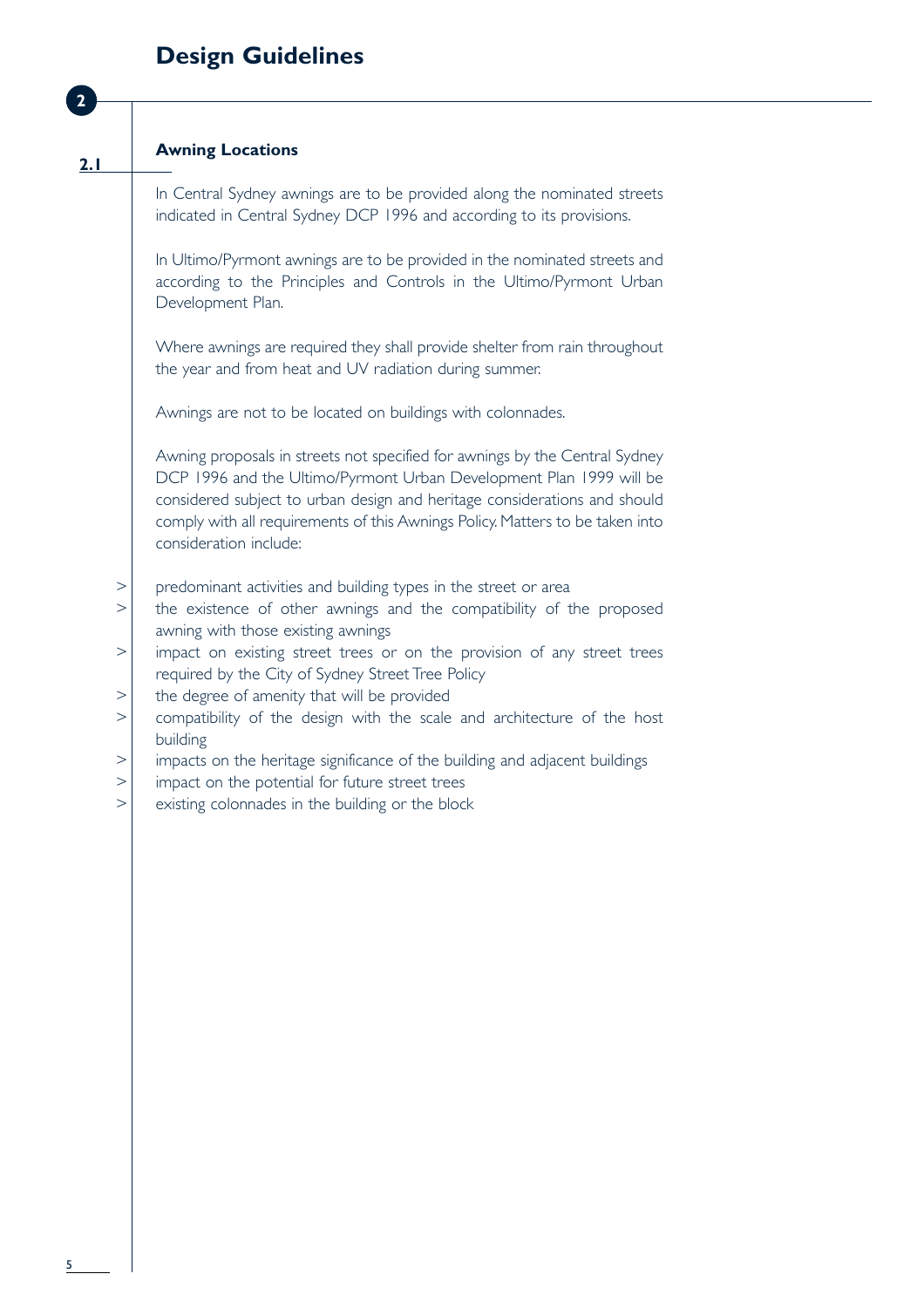| $\overline{2}$       |                                                                                                                                                                                                                                                                                                                                                                          |
|----------------------|--------------------------------------------------------------------------------------------------------------------------------------------------------------------------------------------------------------------------------------------------------------------------------------------------------------------------------------------------------------------------|
|                      |                                                                                                                                                                                                                                                                                                                                                                          |
| 2.2                  | <b>Form and Context</b>                                                                                                                                                                                                                                                                                                                                                  |
|                      | The City requires a high degree of consistency and continuity to be achieved<br>by awnings. Awnings must complement and unify the streetscape rather than<br>relate only to individual buildings.                                                                                                                                                                        |
|                      | The City encourages the provision of two main types of awnings depending<br>upon the context of the building. These are illustrated in the following figures.<br>The choice of awning type must have regard to awnings on adjacent<br>buildings and the predominant awning form in that part of the streetscape<br>where that awning form is consistent with the Policy. |
|                      | A contemporary awning form is generally appropriate in the following<br>situations:                                                                                                                                                                                                                                                                                      |
| $\rm{>}$<br>$\rm{>}$ | for major developments that occupy a significant length of street frontage<br>within a city block or corner<br>for other sites adjacent to such larger developments having a contemporary                                                                                                                                                                                |
|                      | awning style<br>A traditional awning form is generally appropriate in the following situations:                                                                                                                                                                                                                                                                          |
| ><br>$\rm{>}$        | adjacent to heritage items that have a traditional awning<br>where the existing streetscape is predominantly composed of traditional<br>awning forms                                                                                                                                                                                                                     |
| $\rm{>}$             | where adjacent buildings have a traditional awning form                                                                                                                                                                                                                                                                                                                  |
|                      | Steeply sloped, arched or barrel vaulted awnings are not permitted.                                                                                                                                                                                                                                                                                                      |
|                      |                                                                                                                                                                                                                                                                                                                                                                          |
|                      |                                                                                                                                                                                                                                                                                                                                                                          |
|                      |                                                                                                                                                                                                                                                                                                                                                                          |
|                      |                                                                                                                                                                                                                                                                                                                                                                          |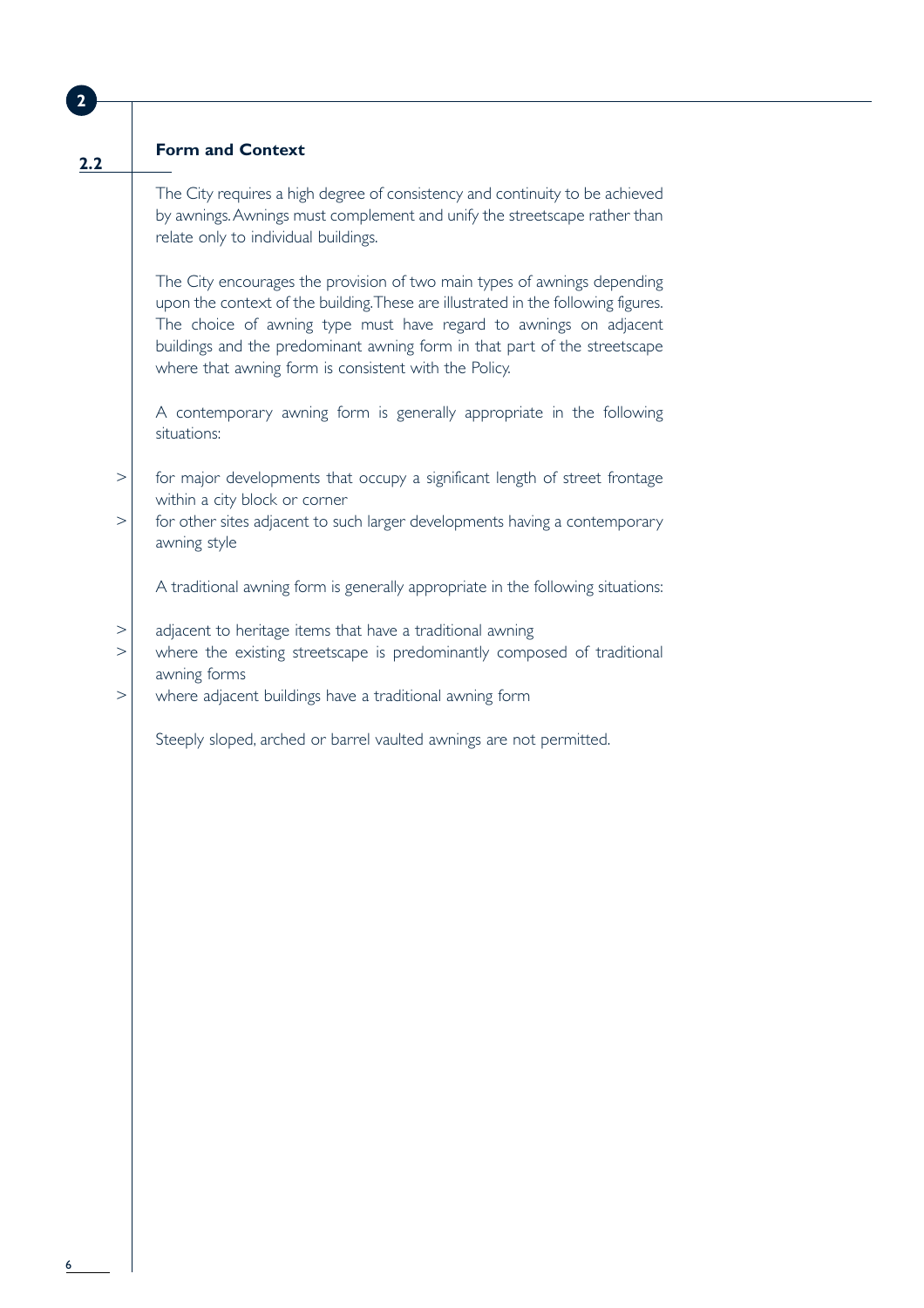

Figure 6 Contemporary awning design with skylights

Figure 5 and Figure 6 show the Contemporary Awning Form encouraged by the City. Refer to Sections 2.4 through 2.8 for height, width and other dimensional requirements.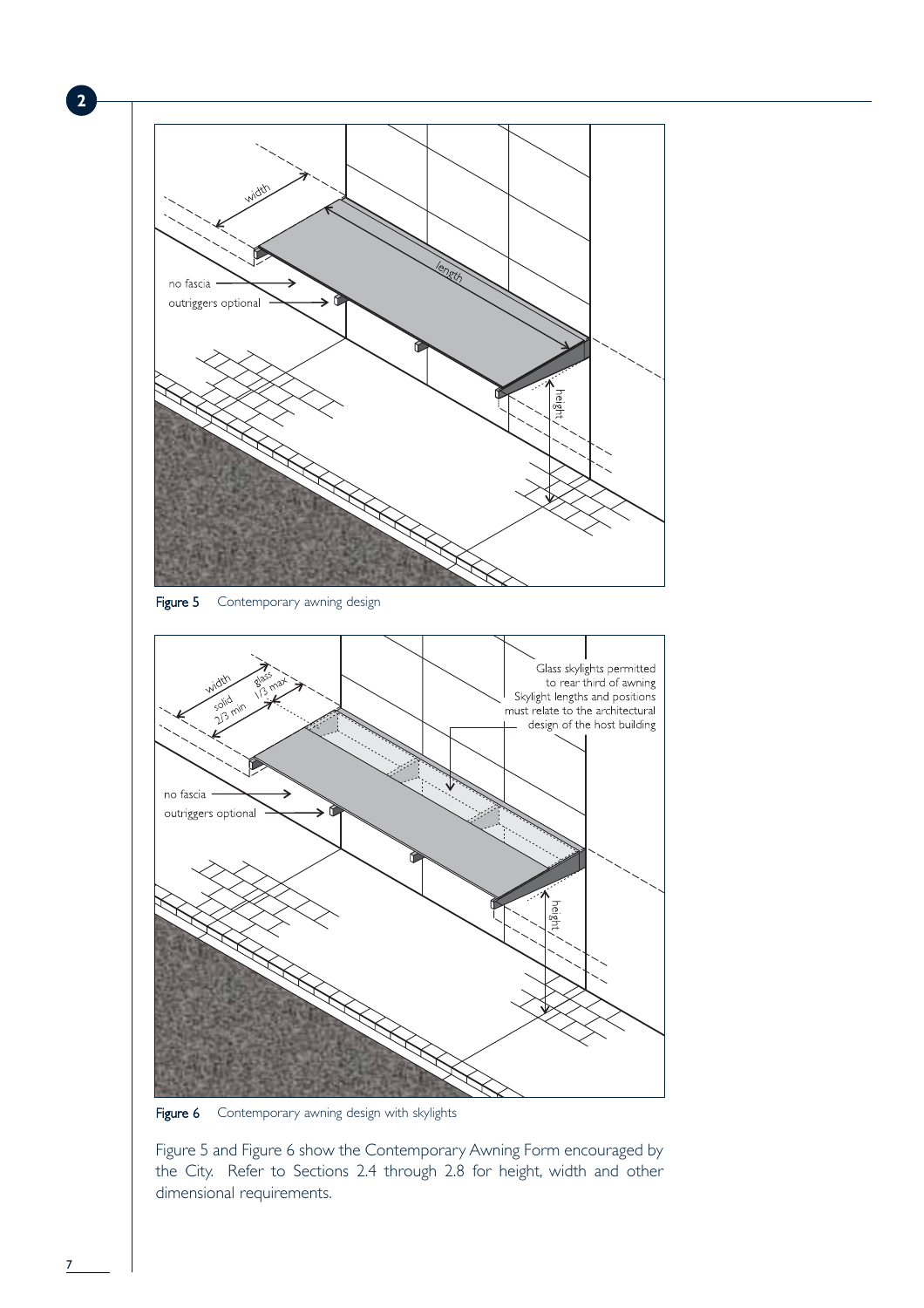

Figure 8 Traditional awning design with skylights

Figure 7 and Figure 8 show the Traditional Awning Form encouraged by the City. Refer to Sections 2.4 through 2.8 for height, width and other dimensional requirements.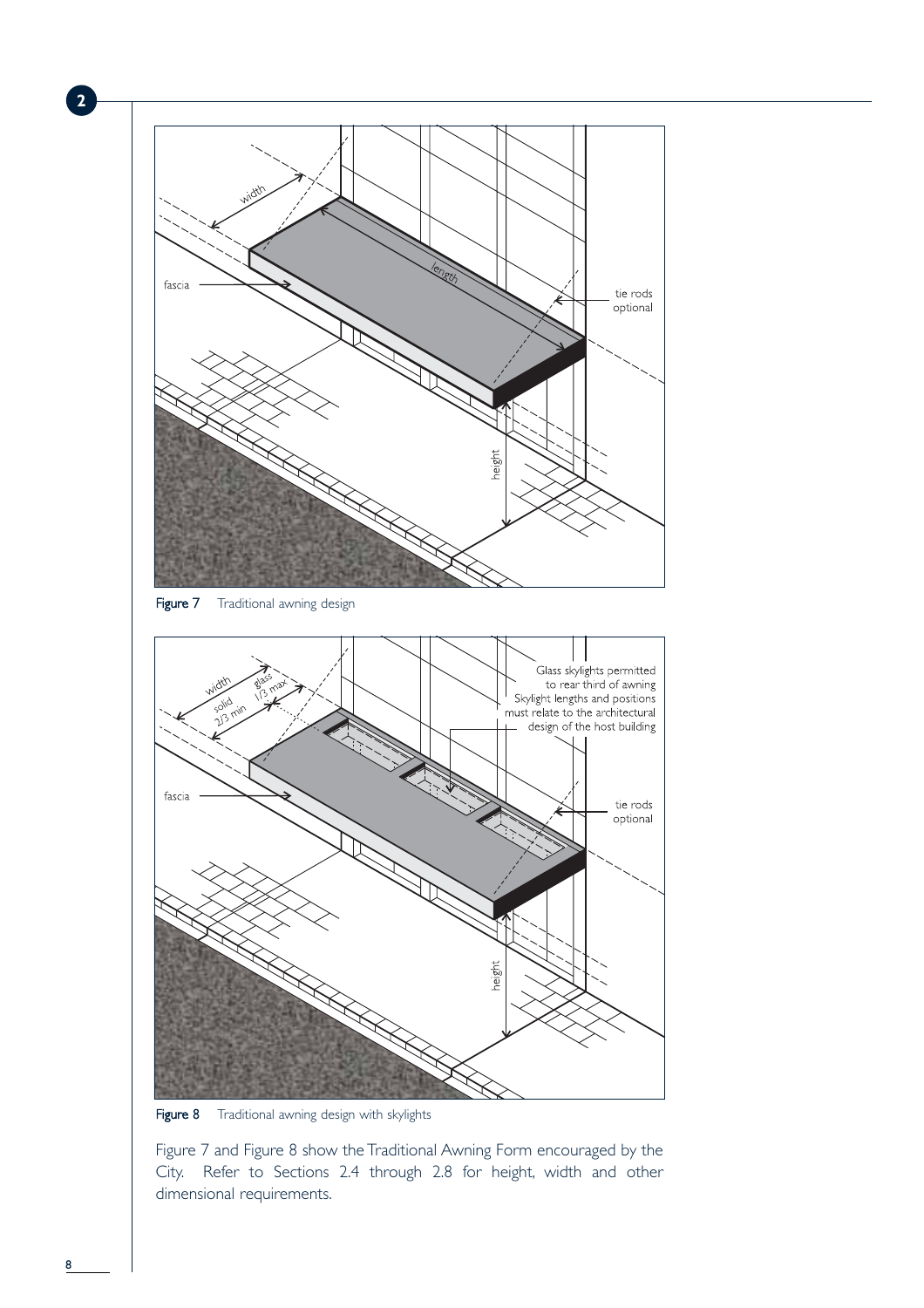**2.3**

### **Design**

Awnings are to form a unified element within the streetscape, respond to the streetscape conditions and complement the architectural style of the host building.



Figure 9 The awning steps with the topography and highlights the corner location (cnr Bridge and George Streets) responding to the streetscape.

New awnings are to integrate with and achieve a high degree of compatibility with existing adjacent awnings where those adjacent awnings are consistent with this Policy. Adjacent awnings are to have a compatible form and finish to ensure visual continuity of awnings between separate buildings and to provide unbroken weather protection. Awnings are to be uncomplicated, regular forms constructed from high quality materials with simple detailing to reduce visual clutter in the streetscape and to provide visual continuity to the pedestrian realm. The view down onto awning roofs is also to be considered and the roofs of awnings are to be simple forms free of clutter and conduiting.



Figure 10 High quality materials with simple, regular forms and detailing are required to reduce visual clutter.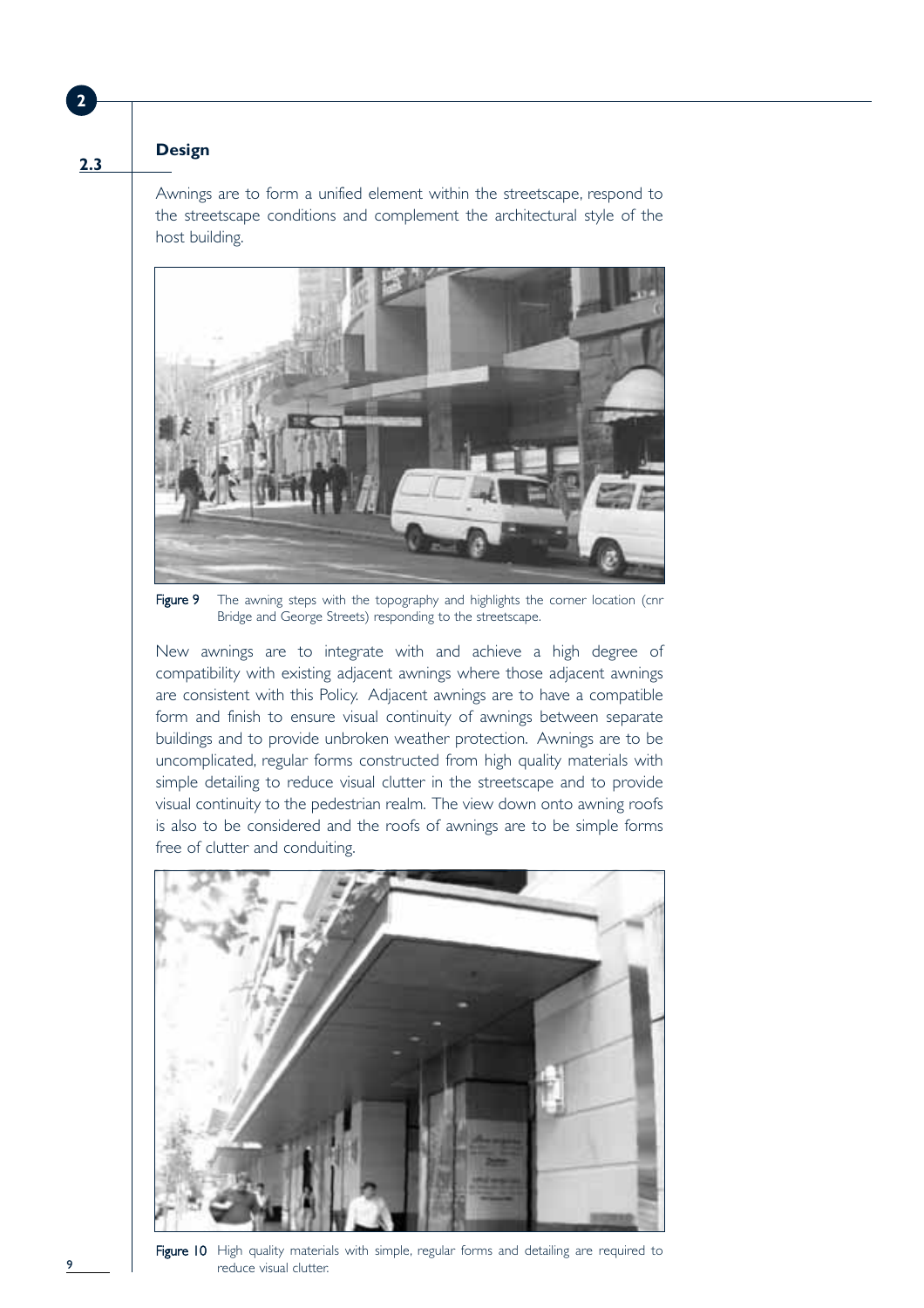Awnings must possess a high quality of architectural design that reflects the architecture of the host building while also complementing the streetscape. Awnings are seen at very close range and elements should be sized accordingly, well detailed and scaled to human proportions.

Subtle design articulation is encouraged to:

- > modulate long awnings
- > indicate the entrance

**2**

- $\ge$  highlight the building's location within the city grid and/or
- $>$  reflect the architectural expression of the building



Figure 11 Awnings are to be well detailed and scaled to human proportions.

### **Height**

**2.4**

Awning height is measured from the footpath to the underside of the fascia. On sloping sites, the awning should step down in horizontal steps to follow the slope of the street.

- $\ge$  the underside of the awning is to be not less than 3200mm above the footpath
- $\ge$  the majority of the awning ceiling and underside of the fascia is to match those of adjoining awnings and to be between 3200 mm and 4200 mm high
- $>$  steps for design articulation and to accommodate sloping streets are to be a maximum of 700 mm

Awnings with sloping ceilings require special consideration to ensure sufficient integration with adjoining awnings: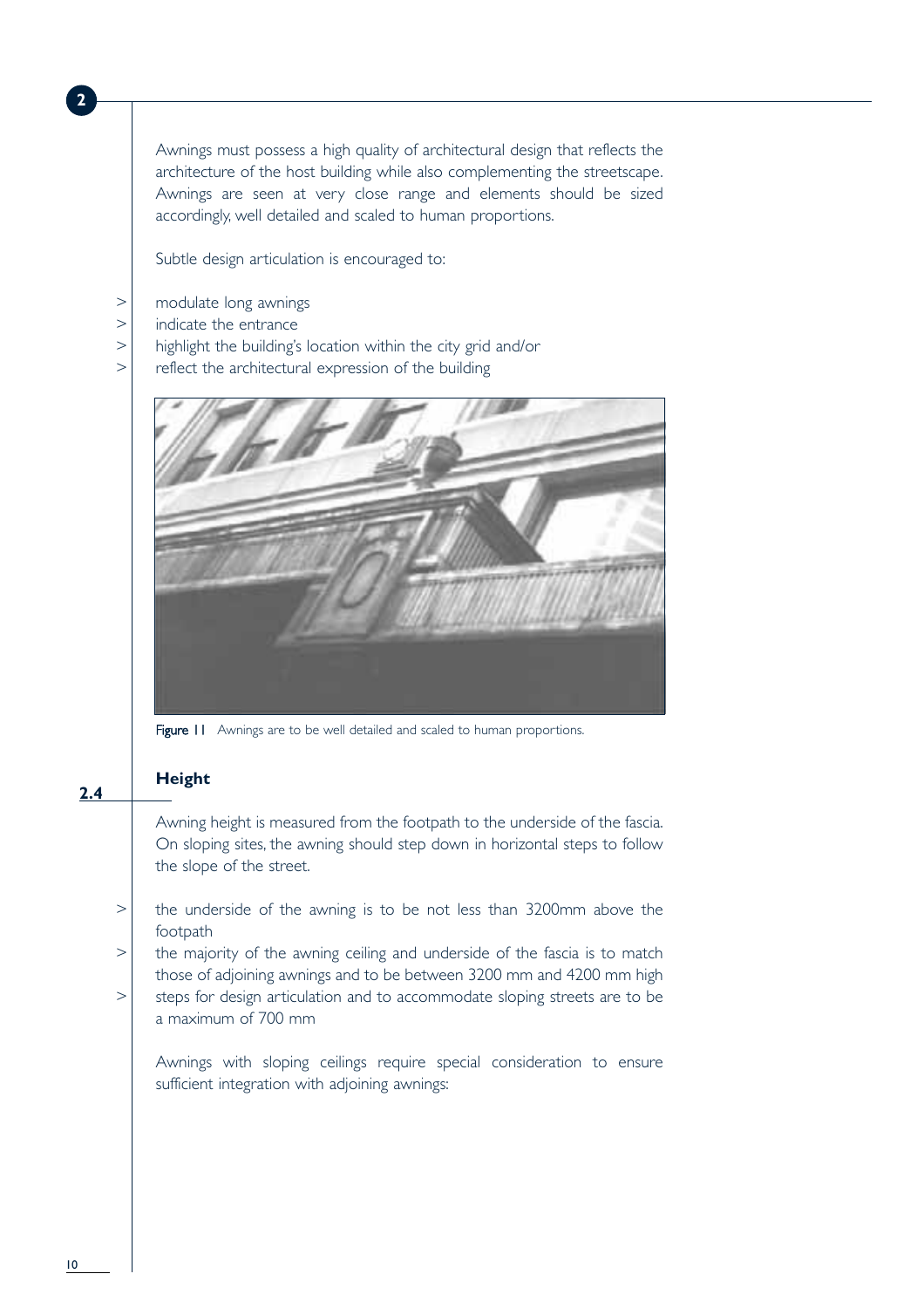| $\overline{2}$ |                                                                                                                                                                                                                                                                                                                            |
|----------------|----------------------------------------------------------------------------------------------------------------------------------------------------------------------------------------------------------------------------------------------------------------------------------------------------------------------------|
|                |                                                                                                                                                                                                                                                                                                                            |
|                | Length                                                                                                                                                                                                                                                                                                                     |
| 2.5            |                                                                                                                                                                                                                                                                                                                            |
|                | Awning length is measured across the frontage of the building generally<br>parallel to the kerb:                                                                                                                                                                                                                           |
| $\rm{>}$       | awnings are to extend across the entire building elevation                                                                                                                                                                                                                                                                 |
|                |                                                                                                                                                                                                                                                                                                                            |
| 2.6            | <b>Pitch</b>                                                                                                                                                                                                                                                                                                               |
|                | Awnings should be predominantly horizontal and flat throughout their length<br>and width:                                                                                                                                                                                                                                  |
| >              | a maximum slope of 10% is to be used for the roofs and the ceilings of<br>awnings                                                                                                                                                                                                                                          |
| $\rm{>}$       | awnings are to have roofs that slope towards the building so that gutters are<br>not required at the street edge                                                                                                                                                                                                           |
| 2.7            | <b>Width</b>                                                                                                                                                                                                                                                                                                               |
|                | Awning width is measured between the building and the kerb. Where<br>possible new awnings should match the width of adjacent awnings within the<br>following guidelines:                                                                                                                                                   |
| $\rm{>}$       | new awnings are to be set back minimum 1000 mm from the face of the<br>kerb to accommodate smartpoles™/utility poles and traffic/parking in the<br>kerbside lane. In cases where traffic signs and signal are located on<br>smartpoles™/utility poles further setbacks may be required (generally no<br>less than 1100mm). |
| $\rm{>}$       | where street trees are required, the awning should be set back from the<br>kerb along its entire length by not less than 1500mm to accommodate the<br>trees. In some streets and laneways this will mean that awnings are not<br>appropriate                                                                               |
| $\rm{>}$       | cut out segments in awnings are not acceptable                                                                                                                                                                                                                                                                             |
| $\rm{>}$       | the minimum width of an awning is to be 2000 mm                                                                                                                                                                                                                                                                            |
| >              | the Local Government Act restricts the width of suspended awnings to 3660<br>mm and applications for wider awnings require a separate approval from the<br>Director General of Local Government                                                                                                                            |
|                |                                                                                                                                                                                                                                                                                                                            |
|                |                                                                                                                                                                                                                                                                                                                            |
|                |                                                                                                                                                                                                                                                                                                                            |
|                |                                                                                                                                                                                                                                                                                                                            |
|                |                                                                                                                                                                                                                                                                                                                            |
|                |                                                                                                                                                                                                                                                                                                                            |
|                |                                                                                                                                                                                                                                                                                                                            |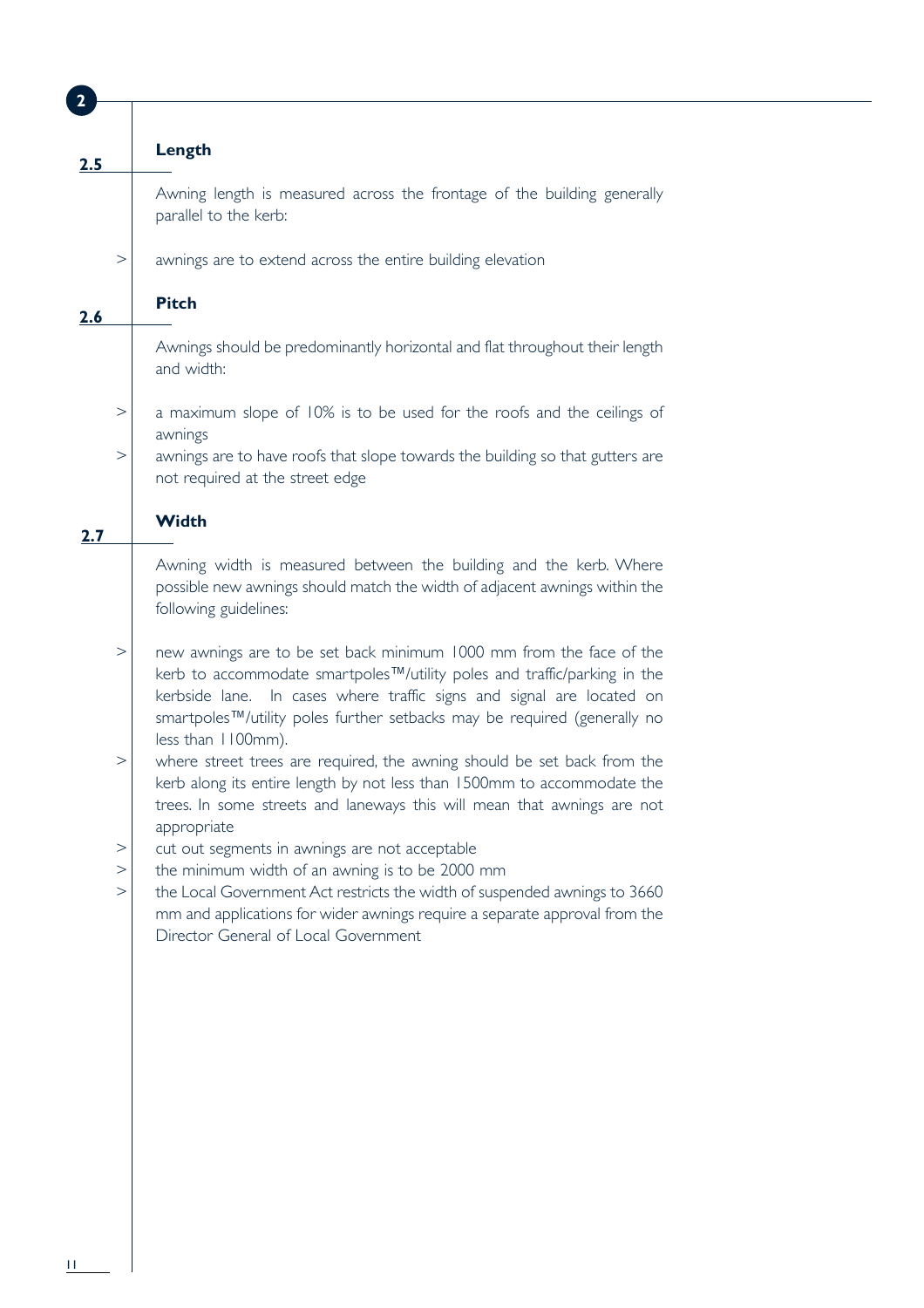

 $12$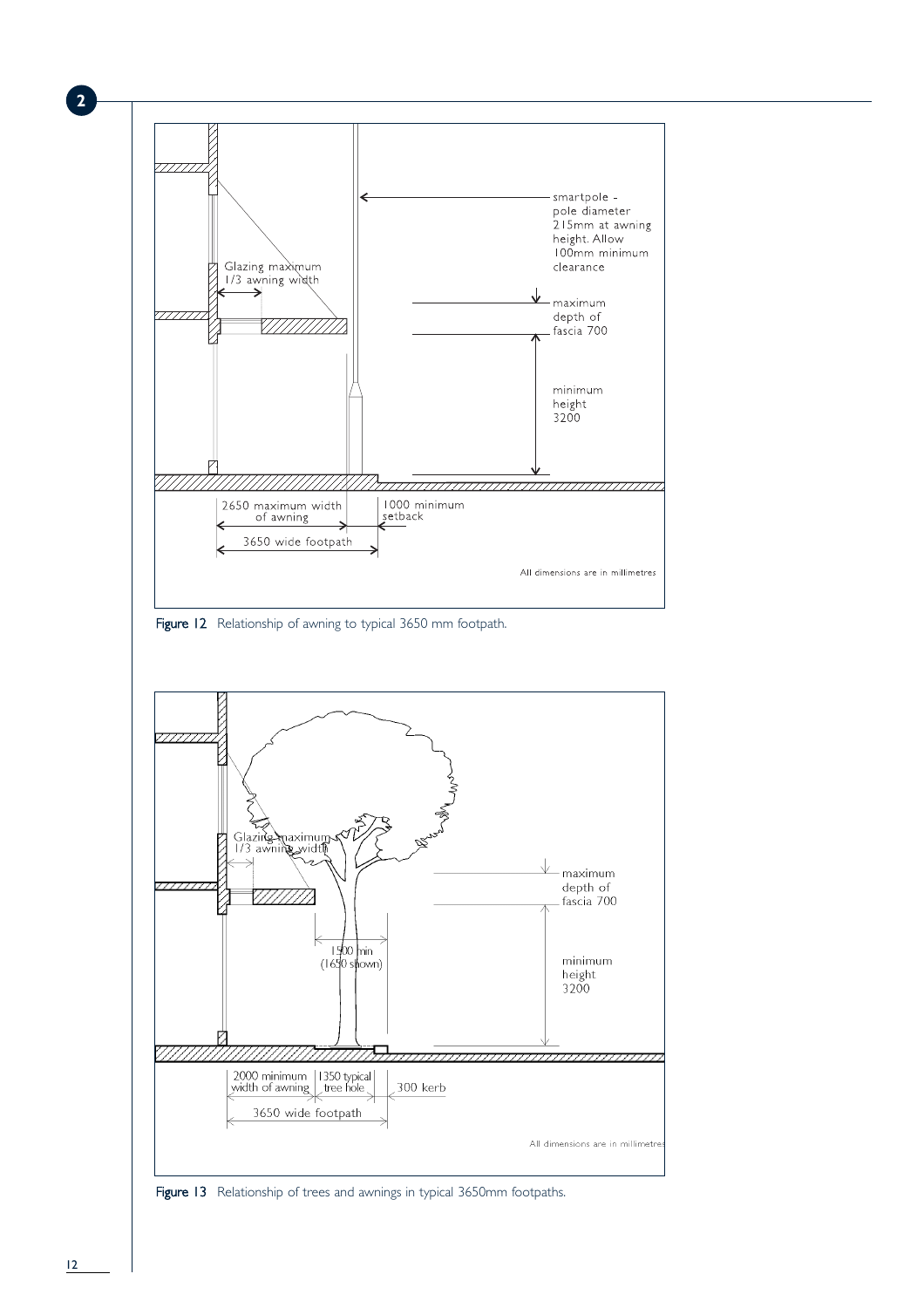

Figure 14 Relationship of trees and awnings in wider footpaths.



Figure 15 Cut out segments in awnings, such as to accommodate street trees or for any other reason, are not acceptable.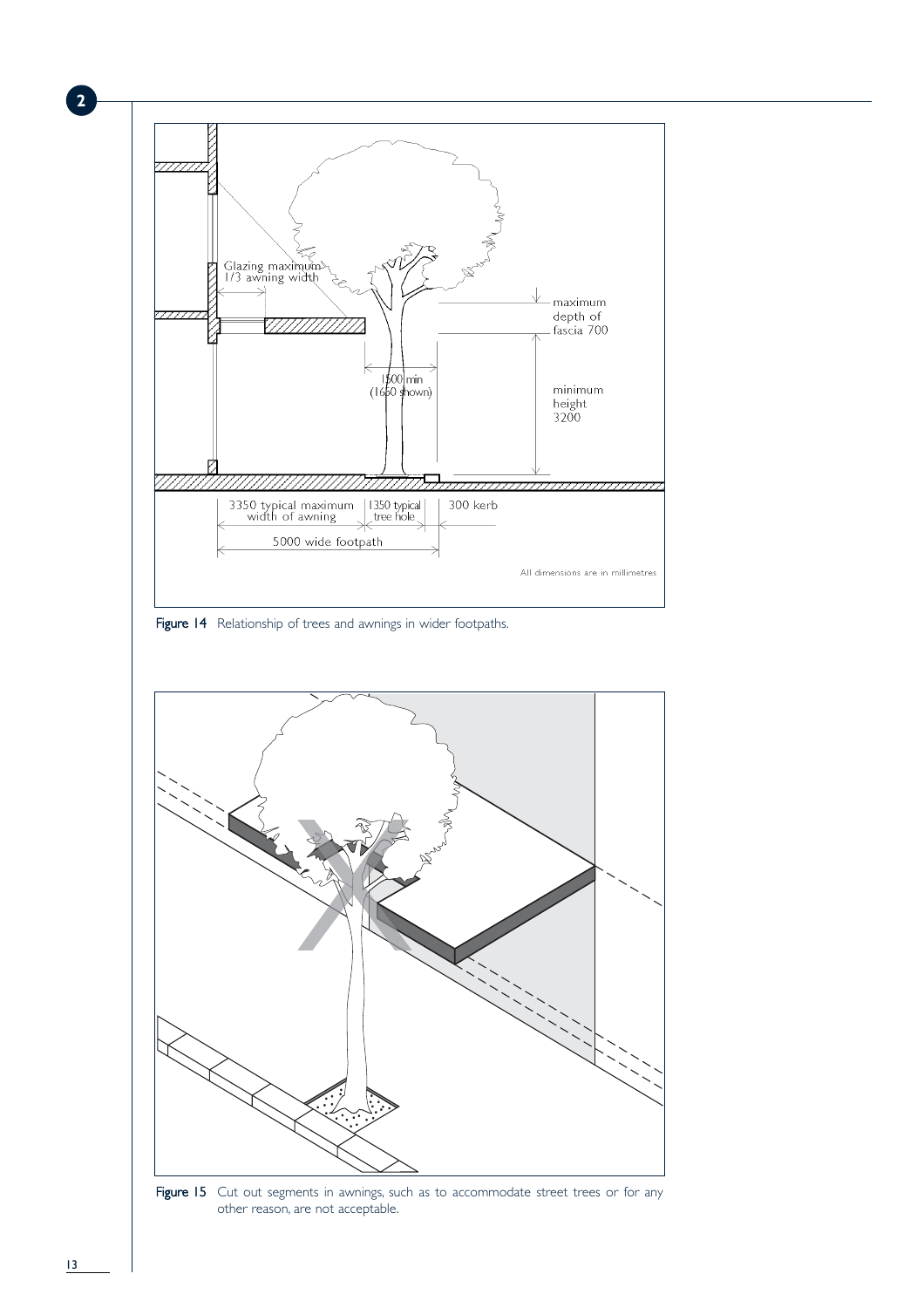|          | <b>Fascia depth</b>                                                                                                                                                                                                                                                                                                                                                                                            |
|----------|----------------------------------------------------------------------------------------------------------------------------------------------------------------------------------------------------------------------------------------------------------------------------------------------------------------------------------------------------------------------------------------------------------------|
|          | New awning fascias must be coordinated with adjacent awning fascias to<br>ensure a consistency and unity to awnings within a block. Traditional fascias<br>are solid, flat and between 300 mm and 700 mm deep.                                                                                                                                                                                                 |
| >        | the maximum depth of the awning fascia is to be 700 mm                                                                                                                                                                                                                                                                                                                                                         |
|          | Awnings of a contemporary design that have thin, fine edges or which<br>express their structure are permitted if they create a suitably unified<br>relationship with adjacent awnings. Generally, awnings without fascias will not<br>be permitted adjacent to existing awnings that have fascias.                                                                                                             |
|          | <b>Skylights and Glazing</b>                                                                                                                                                                                                                                                                                                                                                                                   |
|          | Glazing to awnings is encouraged in order to ensure adequate levels of<br>lighting under the awning and to allow improved natural lighting of ground<br>floor spaces within buildings. Fully glazed awnings are generally not<br>acceptable because they cause excessive glare and heat and cannot mask<br>dirt or wind blown paper and leaves. Awning skylights must comply with the<br>following guidelines: |
| $\rm{>}$ | awning skylights are to be made from glass. Acrylic, polycarbonate and other<br>plastics are not acceptable glazing alternatives as they are not sufficiently<br>durable                                                                                                                                                                                                                                       |
| $\,>$    | glass used in awnings is to comply with AS1288 Glass in buildings - Selection<br>and installation                                                                                                                                                                                                                                                                                                              |
| >        | glass in awnings is to be clear or very lightly tinted, and must also be<br>patterned in a durable finish (such as a fritted, or seraphic glass finish) in<br>order to mask dirt, dust and windblown debris                                                                                                                                                                                                    |
|          | Figure 16<br>Glass in awnings is to be coloured either clear or very lightly tinted, and patterned                                                                                                                                                                                                                                                                                                             |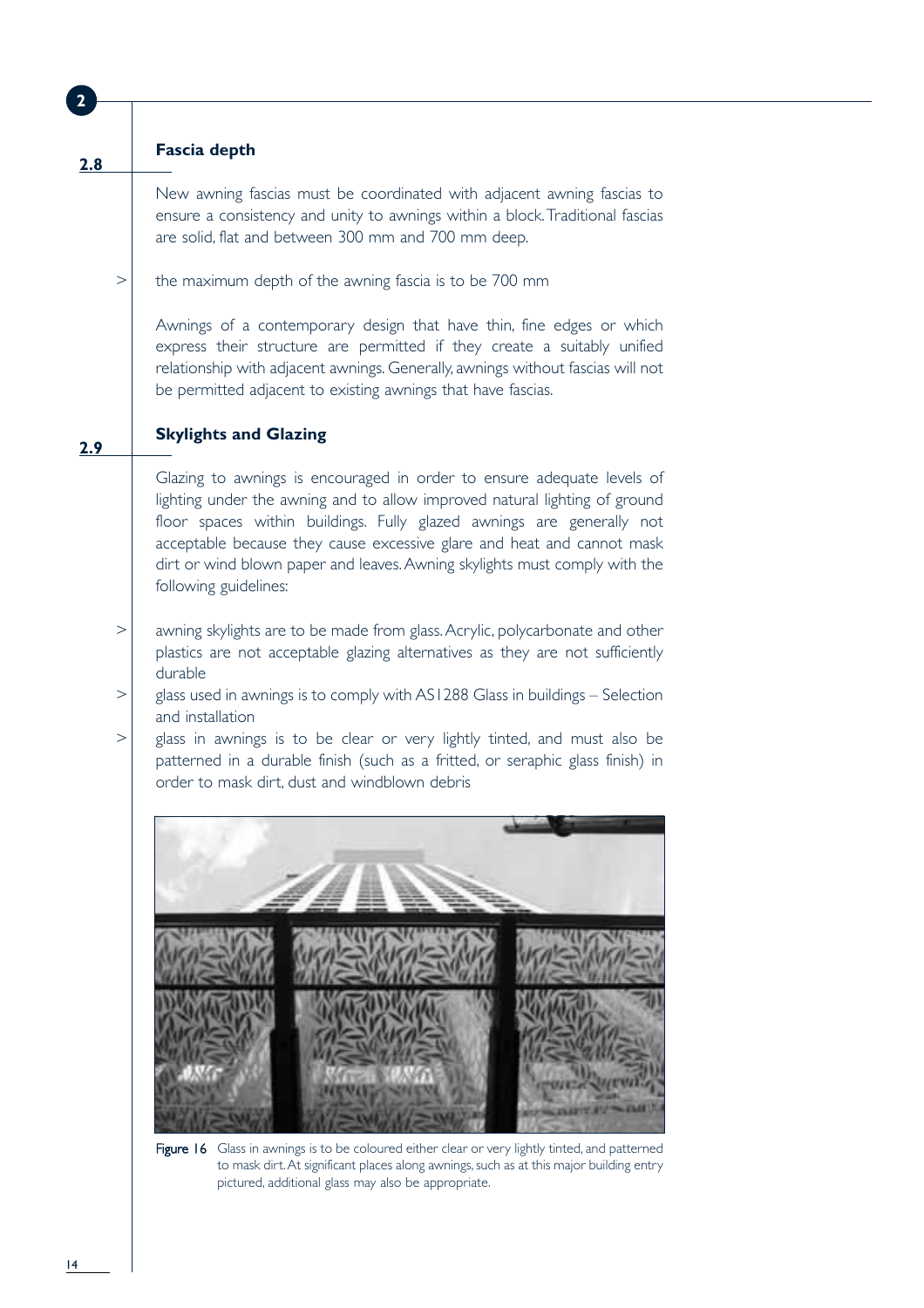| $\rm{>}$        | skylights/glazed portions of awnings are limited to a width no greater than                                     |  |
|-----------------|-----------------------------------------------------------------------------------------------------------------|--|
| $\rm{>}$        | one third of the total awning width<br>awning skylights/glazing need not be continuous and the length of glazed |  |
|                 | portions should respond to the architectural design of the ground floor                                         |  |
|                 | (such as by aligning the location of glazed portions with ground floor                                          |  |
|                 | windows or with ground floor columns)                                                                           |  |
| $\rm{>}$        | at significant places along the awning such as at building entries additional                                   |  |
|                 | glazing may be appropriate.                                                                                     |  |
| >               | applicants must prepare a maintenance program for awning skylights to                                           |  |
|                 | ensure that they are appropriately cleaned on a regular basis to Council's                                      |  |
|                 | satisfaction                                                                                                    |  |
| $\rm{>}$        | in the selection of the type of glazing to be used and its support conditions                                   |  |
|                 | consideration should be given to the consequences of glass breakage                                             |  |
|                 | <b>Fabric canopies</b>                                                                                          |  |
| $\overline{10}$ |                                                                                                                 |  |
|                 | Fabric canopies are not generally permitted for buildings in streets where                                      |  |
|                 | awnings are required by the Central Sydney DCP 1996 due their different                                         |  |
|                 | character and shorter life span compared to regular awnings.                                                    |  |
|                 |                                                                                                                 |  |
|                 | Fabric canopies may however be appropriate for cafes, food outlets and                                          |  |
|                 | hotels particularly in areas adjacent to parks and public spaces and in streets                                 |  |
|                 | without a consistent awning line as an alternative to providing an awning.                                      |  |
|                 | Fabric canopies may also be considered for heritage buildings that were                                         |  |
|                 | originally designed without awnings because they can appear as a lightweight,                                   |  |
|                 | impermanent addition to the building instead of as an incongruous major                                         |  |
|                 | building element. Any proposal to add an awning or canopy to a heritage                                         |  |
|                 | item can only be considered if supported by a Conservation Management                                           |  |
|                 | Plan or equivalent document.                                                                                    |  |
|                 |                                                                                                                 |  |
| $\rm{>}$        | fabric canopies are to comply with the other requirements of this Policy<br>relating to awnings                 |  |
| $\geq$          | fabric canopies may be designed to be retractable                                                               |  |
| >               | fabric for canopies must comply with the spread of flame indices and with                                       |  |
|                 | specification C1.1 Clause 2.4 of the BCA and details of the spread of flame                                     |  |
|                 | indices are to be forwarded to Council as evidence that the material                                            |  |
|                 | complies                                                                                                        |  |
| >               | the design of a fabric canopy should have regard to its potential to impact                                     |  |
|                 | on any future maintenance of the building (such as for example being able                                       |  |
|                 | to be temporarily removed to enable scaffolding of the façade)                                                  |  |
|                 |                                                                                                                 |  |
|                 |                                                                                                                 |  |
|                 |                                                                                                                 |  |
|                 |                                                                                                                 |  |
|                 |                                                                                                                 |  |
|                 |                                                                                                                 |  |
|                 |                                                                                                                 |  |

**2.10**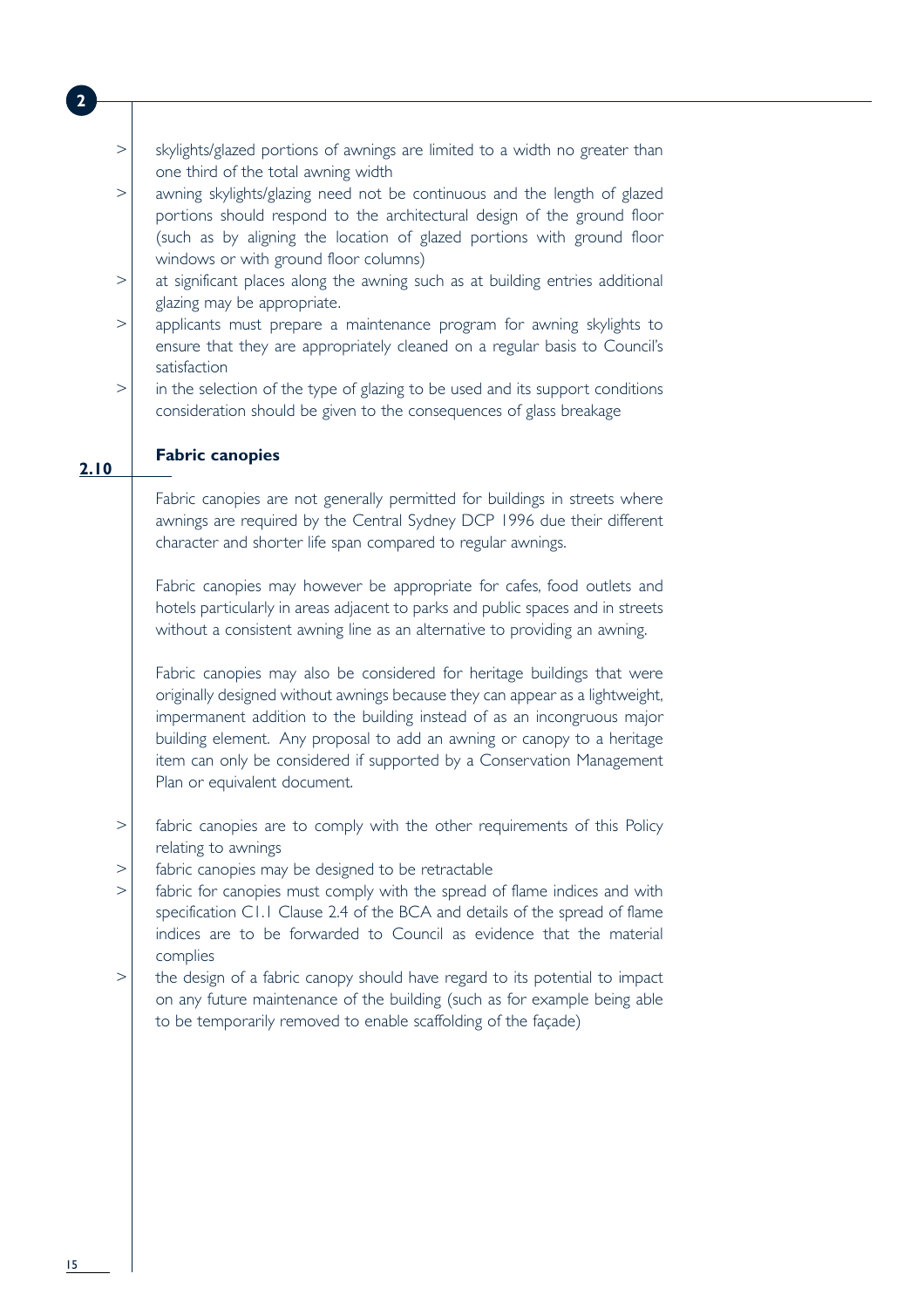

Figure 17 Lightweight fabric canopies can be appropriate for cafes adjacent to public places.



Figure 18 Lightweight fabric canopies can be appropriate to cafes adjacent to parks and public spaces and in streets without a consistent awning line.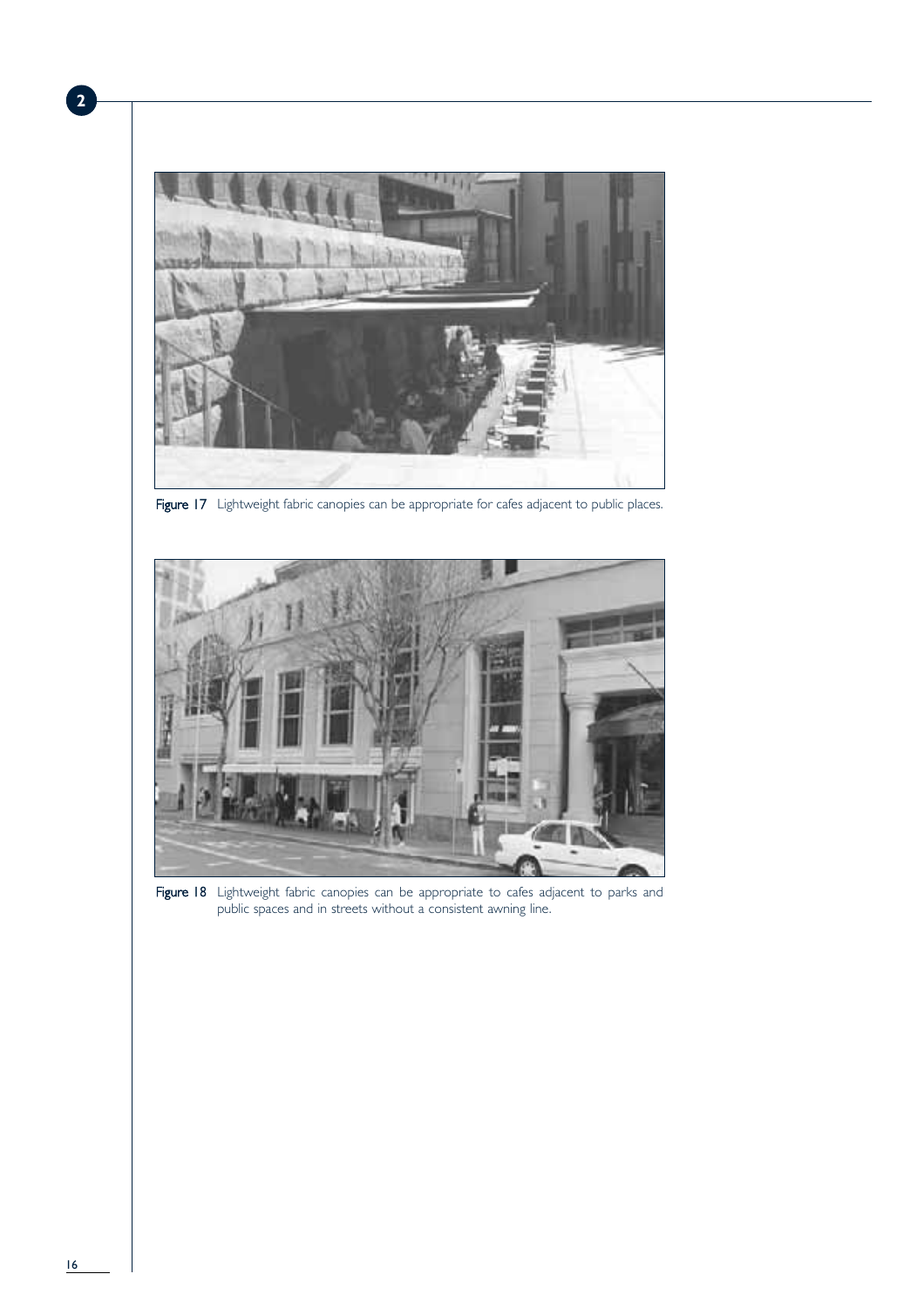## **General Guidelines**

|     |          | <b>Construction</b>                                                              |
|-----|----------|----------------------------------------------------------------------------------|
| 3.1 |          |                                                                                  |
|     |          | Awnings are to be constructed to Council's satisfaction and in accordance        |
|     |          | with good building practice:                                                     |
|     |          |                                                                                  |
|     | $\rm{>}$ | awnings are to be supported from the building                                    |
|     | >        | awnings are to be structurally capable of withstanding all loads including self  |
|     |          | loads, live loads (including maintenance crews walking over them), lateral       |
|     |          | wind loads, impact loads (including being struck by a passing vehicle)           |
|     | $\rm{>}$ | certification from an appropriately qualified practising structural engineer     |
|     |          | that the design and structure comply with the relevant clauses of the BCA        |
|     |          | is required with each proposal                                                   |
|     | >        | materials are to be durable, low maintenance and appropriate for the city        |
|     |          | context                                                                          |
|     | $\rm{>}$ | opaque, solid and non reflective materials are generally preferred               |
|     | >        | awnings built over an exit doorway from a fire isolated stairway are to be       |
|     |          | constructed of a non-combustible material                                        |
|     |          |                                                                                  |
|     |          | <b>Drainage</b>                                                                  |
| 3.2 |          |                                                                                  |
|     |          | Awnings must drain towards the building in order to eliminate gutters and        |
|     |          | downpipes at the street edge                                                     |
|     |          |                                                                                  |
|     | $\,>$    | awning gutters are to be constructed so that they are not visible from the       |
|     |          | footpath or are integral to the awning structure and coloured to suit            |
|     | >        | awning downpipes for drainage are to be fully concealed within or recessed       |
|     |          | into the ground floor frontage                                                   |
|     |          |                                                                                  |
|     |          | <b>Lighting</b>                                                                  |
| 3.3 |          |                                                                                  |
|     |          | Lighting is required below all awnings to supplement existing street lighting    |
|     |          | and 'spill' lighting from shopfronts and other ground floor uses.                |
|     |          |                                                                                  |
|     | $\rm{>}$ | lighting is to comply with requirements for pedestrian areas in the current      |
|     |          | <b>AS/NZS 1158</b>                                                               |
|     | $\rm{>}$ | lighting must be recessed into the awning and be integral to the awning's        |
|     |          | structure and form                                                               |
|     | $\rm{>}$ | all associated wiring and conduits are to be completely concealed                |
|     | $\rm{>}$ | light fittings should be readily accessible to support their regular maintenance |
|     | $\rm{>}$ | the City may impose conditions on any awning lighting requiring it to be         |
|     |          | switched on or off between certain hours.                                        |
|     |          |                                                                                  |
|     |          |                                                                                  |
|     |          |                                                                                  |
|     |          |                                                                                  |
|     |          |                                                                                  |
|     |          |                                                                                  |
|     |          |                                                                                  |
|     |          |                                                                                  |
|     |          |                                                                                  |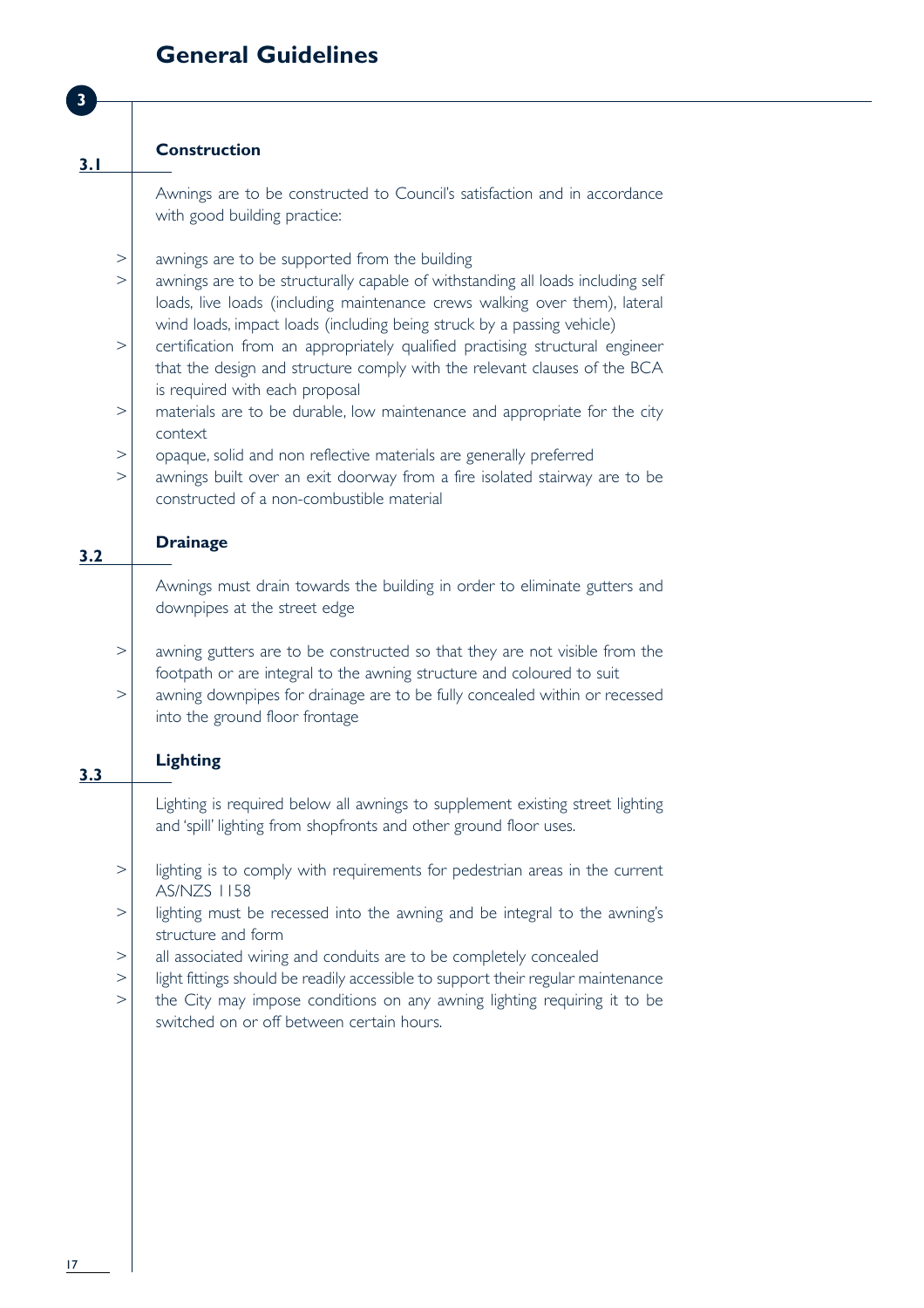| 3   |                                                    |                                                                                                                                                                                                                                                                                                                                                                                                                                           |
|-----|----------------------------------------------------|-------------------------------------------------------------------------------------------------------------------------------------------------------------------------------------------------------------------------------------------------------------------------------------------------------------------------------------------------------------------------------------------------------------------------------------------|
|     |                                                    |                                                                                                                                                                                                                                                                                                                                                                                                                                           |
| 3.4 |                                                    | <b>Signage</b>                                                                                                                                                                                                                                                                                                                                                                                                                            |
|     |                                                    | Signs are to be consistent with the overall design of the awning and in<br>Central Sydney must comply with the Central Sydney Local Environmental<br>Plan and Development Control Plan, and in Pyrmont/Ultimo with Sydney<br>Regional Environmental Plan No. 26-City West and Ultimo-Pyrmont Urban<br>Development Plan: refer to Central Sydney Local Environmental Plan and<br>Development Control Plan for controls relating to signage |
|     | ><br>$\rm{>}$                                      | signs require their own Development Application and signage approval is<br>limited to 3 years<br>associated wiring and conduits for any lit signs are to be completely<br>concealed. This may preclude consent being given for signage on<br>contemporary awning designs that have exposed structures and areas of<br>glass without having made an allowance for signage conduiting.                                                      |
| 3.5 |                                                    | <b>Colour</b>                                                                                                                                                                                                                                                                                                                                                                                                                             |
|     |                                                    | Awning colour is to suit the architecture of the host building and the<br>adjoining awnings                                                                                                                                                                                                                                                                                                                                               |
|     | $\rm{>}$<br>$\rm{>}$                               | light colours are preferred for the underside of the awning<br>colours and finishes that fade or are easily damaged by climatic exposure are<br>not acceptable.                                                                                                                                                                                                                                                                           |
| 3.6 |                                                    | <b>Maintenance</b>                                                                                                                                                                                                                                                                                                                                                                                                                        |
|     |                                                    | Awnings are to be maintained to a high standard and to Council's<br>satisfaction. A maintenance plan must be submitted for approval prior to<br>commencement of construction indicating the proposed methods of<br>cleaning and a detailed maintenance schedule to ensure the structural<br>integrity of the awning. The maintenance plan and schedule are to include:                                                                    |
|     | $\,>$<br>$\rm{>}$<br>$\rm{>}$<br>$\,>$<br>$\rm{>}$ | annual inspection of steel work, connections and supports<br>triennial repainting of the awning<br>regular cleaning of drains and the footpath under the awning<br>regular cleaning of and replacement of defective lighting<br>regular cleaning of any skylights or awning glazing (with cleaning to occur<br>every six months as a minimum or more frequently depending upon the<br>needs of individual cases)                          |
|     |                                                    |                                                                                                                                                                                                                                                                                                                                                                                                                                           |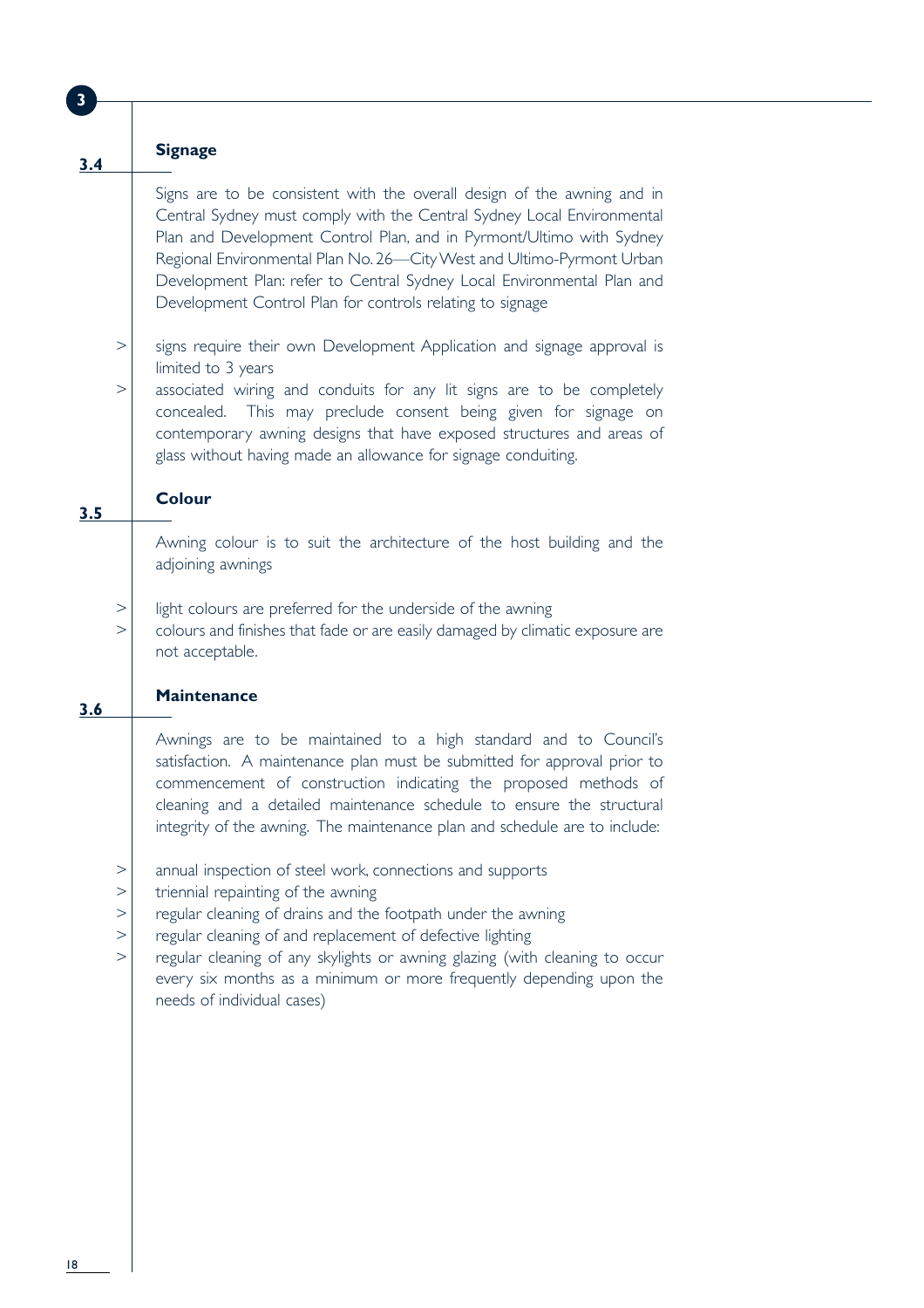| 3.7                     | Awnings as verandahs or balconies                                                                                                                                                                                                                                                                                                                                                                                                                                                                                                                                                                                                                                                                                                                                                                                                                                                                                                        |
|-------------------------|------------------------------------------------------------------------------------------------------------------------------------------------------------------------------------------------------------------------------------------------------------------------------------------------------------------------------------------------------------------------------------------------------------------------------------------------------------------------------------------------------------------------------------------------------------------------------------------------------------------------------------------------------------------------------------------------------------------------------------------------------------------------------------------------------------------------------------------------------------------------------------------------------------------------------------------|
|                         | For the purposes of this Policy the following definitions apply:                                                                                                                                                                                                                                                                                                                                                                                                                                                                                                                                                                                                                                                                                                                                                                                                                                                                         |
|                         | - A cantilevered horizontal or predominantly horizontal roof-like<br>Awning<br>structure projecting from a building and providing shelter to the<br>footpath.                                                                                                                                                                                                                                                                                                                                                                                                                                                                                                                                                                                                                                                                                                                                                                            |
|                         | Verandah - An awning supported on posts rather than cantilevered.                                                                                                                                                                                                                                                                                                                                                                                                                                                                                                                                                                                                                                                                                                                                                                                                                                                                        |
|                         | Balcony - A horizontal projecting platform on a building (whether<br>cantilevered or supported on posts) enclosed by a balustrade.                                                                                                                                                                                                                                                                                                                                                                                                                                                                                                                                                                                                                                                                                                                                                                                                       |
|                         | Awnings may be converted to verandahs only on heritage buildings and only<br>if such a conversion reconstructs an earlier significant verandah and is based<br>on documentary or physical evidence supported by a Conservation<br>Management Plan. On other buildings verandahs are not permitted.                                                                                                                                                                                                                                                                                                                                                                                                                                                                                                                                                                                                                                       |
|                         | The conversion of awnings or verandahs to balconies is not encouraged and<br>is generally not permitted. Adding balustrading increases the bulk of the<br>awning, adversely affecting its proportion in relation to the host building and<br>the streetscape. It can also obscure the architectural character of the<br>building above the awning. Balconies can be appropriate on buildings in low-<br>rise neighbourhoods (lower than four storeys) as the resulting form is highly<br>compatible with traditional balconied terraces and corner shops. Balconies<br>may also be appropriate in some specific pedestrianised areas such as Pitt<br>Street Mall where the balcony can provide additional pedestrian interest and<br>focus, but only subject to the whole façade composition achieving a very<br>high level of design quality. Any proposal for a balcony conversion will be<br>assessed against the following criteria: |
| ><br>><br>$\rm{>}$<br>> | the existence of high quality precedents in the block<br>achieving a very high degree of compatibility with the streetscape, with<br>particular consideration to the pedestrian character of the street.<br>the height of the host building and the streetscape<br>the suitability to the location                                                                                                                                                                                                                                                                                                                                                                                                                                                                                                                                                                                                                                       |
| $\rm{>}$<br>$\geq$<br>> | impacts on the heritage significance of the building or streetscape in question<br>achieving a very high level of design quality for the balcony<br>the suitability of the building in question, including its structural capacity                                                                                                                                                                                                                                                                                                                                                                                                                                                                                                                                                                                                                                                                                                       |
| >                       | local traffic and street use conditions (eg proximity to busy intersections, bus<br>stops etc)                                                                                                                                                                                                                                                                                                                                                                                                                                                                                                                                                                                                                                                                                                                                                                                                                                           |
|                         |                                                                                                                                                                                                                                                                                                                                                                                                                                                                                                                                                                                                                                                                                                                                                                                                                                                                                                                                          |